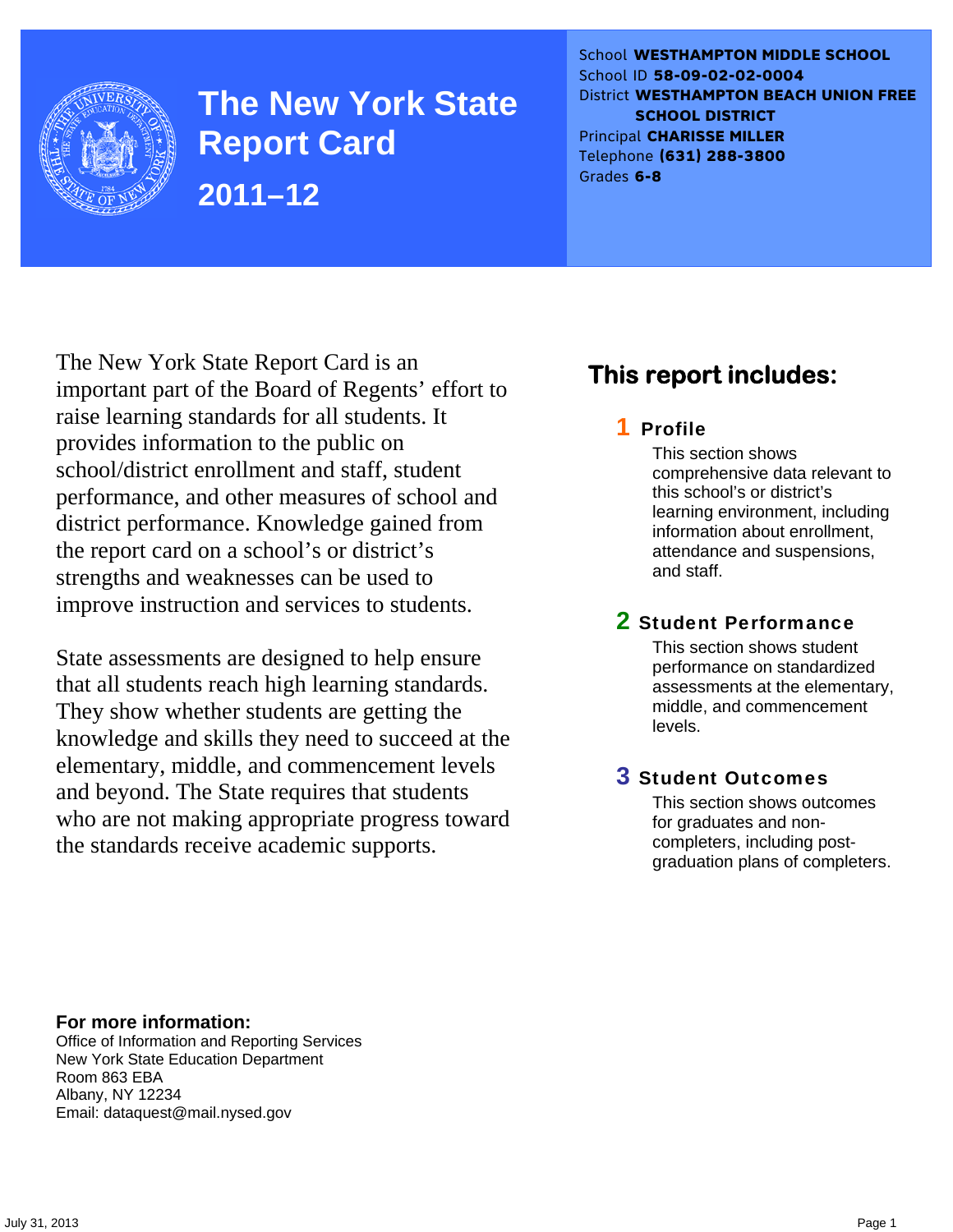**1 Profile** 

School ID **58-09-02-02-0004 SCHOOL DISTRICT**

### **Enrollment**

|                            | $2009 - 10$ | $2010 - 11$    | $2011 - 12$    |
|----------------------------|-------------|----------------|----------------|
| Pre-K                      | 0           | $\mathbf 0$    |                |
| Kindergarten               | $\Omega$    | $\Omega$       | 0              |
| Grade 1                    | $\Omega$    | $\Omega$       | 0              |
| Grade 2                    | 0           | 0              | 0              |
| Grade 3                    | $\Omega$    | 0              | 0              |
| Grade 4                    | $\Omega$    | $\mathbf 0$    | $\overline{0}$ |
| Grade 5                    | $\Omega$    | $\overline{0}$ | $\overline{0}$ |
| Grade 6                    | 71          | 77             | 60             |
| <b>Ungraded Elementary</b> | $\Omega$    | $\Omega$       | $\Omega$       |
| Grade 7                    | 179         | 184            | 173            |
| Grade 8                    | 179         | 183            | 183            |
| Grade 9                    | 0           | 0              | 0              |
| Grade 10                   | 0           | 0              | 0              |
| Grade 11                   | $\Omega$    | $\mathbf 0$    | $\mathbf 0$    |
| Grade 12                   | $\Omega$    | $\Omega$       | $\Omega$       |
| <b>Ungraded Secondary</b>  | $\Omega$    | $\Omega$       | $\Omega$       |
| Total K-12                 | 429         | 444            | 416            |

### **Average Class Size**

|                       | $2009 - 10$ | 2010-11 | $2011 - 12$ |
|-----------------------|-------------|---------|-------------|
| <b>Common Branch</b>  |             | 19      |             |
| Grade 8               |             |         |             |
| English               | 22          | 21      | 22          |
| <b>Mathematics</b>    | 18          | 18      | 18          |
| Science               | 20          | 22      | 20          |
| <b>Social Studies</b> | 21          | 22      | 22          |
| Grade 10              |             |         |             |
| English               |             |         |             |
| <b>Mathematics</b>    |             |         |             |
| Science               |             |         |             |
| <b>Social Studies</b> |             |         |             |

School **WESTHAMPTON MIDDLE SCHOOL**<br>School ID 58-09-02-020404 **District WESTHAMPTON BEACH UNION FREE** 

### **Enrollment Information**

*Enrollment* counts are as of Basic Educational Data System (BEDS) day, which is typically the first Wednesday of October of the school year. Students who attend BOCES programs on a part-time basis are included in a school's and district's enrollment. Students who attend BOCES on a full-time basis or who are placed full time by the district in an out-of-district placement are not included in a school's or district's enrollment. The state public enrollment includes public school districts, charter schools, and NYSED-operated programs. Students classified by districts as "pre-first" are included in first grade counts. Kindergarten and Pre-K counts include halfand full-day students.

### **Average Class Size Information**

*Average Class Size* is the total registration in specified classes divided by the number of those classes with registration. Common Branch refers to self-contained classes in Grades 1–6.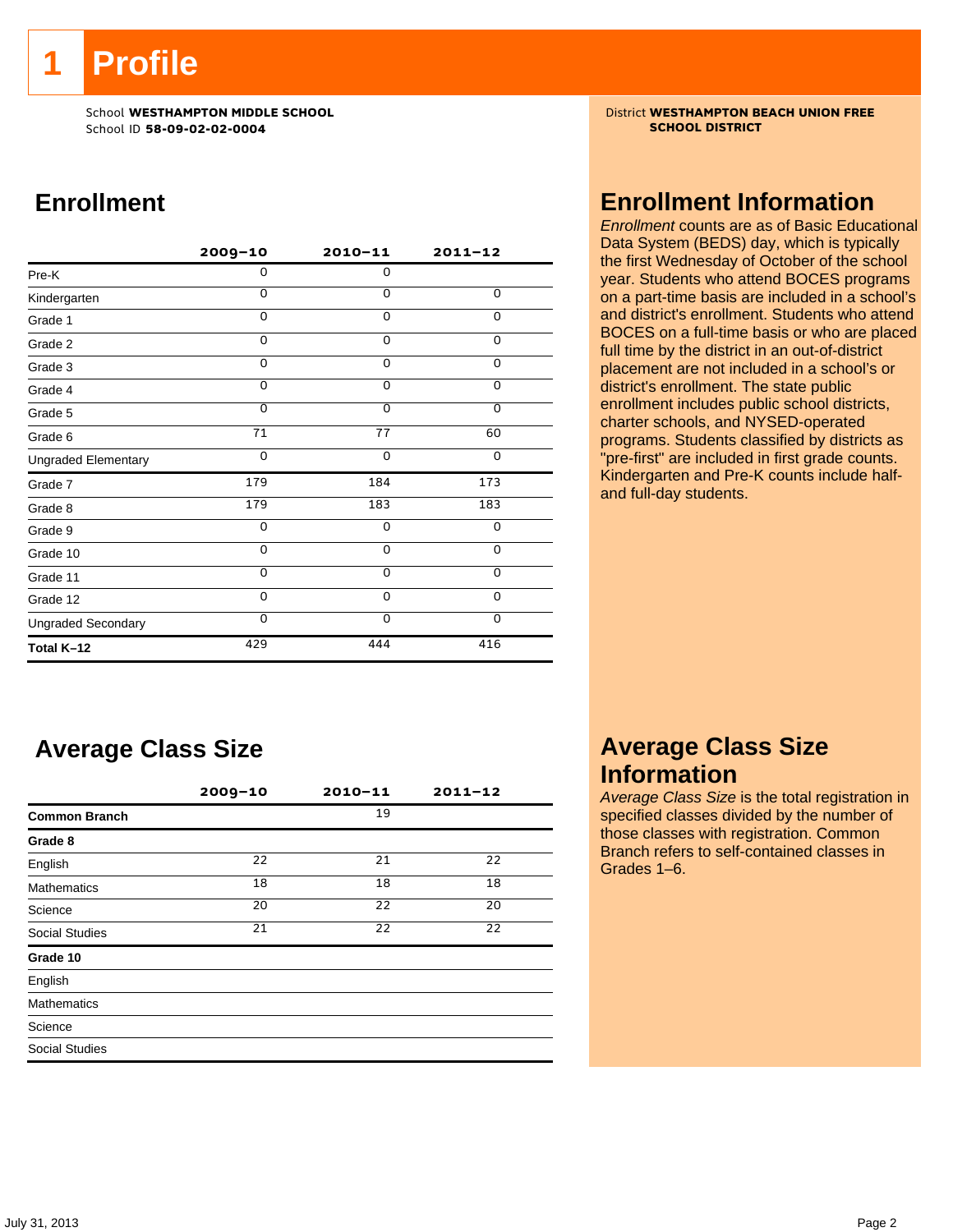# **Profile**

School ID **58-09-02-02-0004 SCHOOL DISTRICT**

### **Demographic Factors**

|                                                    |                | $2009 - 10$ |              | 2010-11 |                | $2011 - 12$ |
|----------------------------------------------------|----------------|-------------|--------------|---------|----------------|-------------|
|                                                    | #              | $\%$        | #            | %       | #              | %           |
| Eligible for Free Lunch                            | 45             | 10%         | 51           | 11%     | 59             | 14%         |
| Reduced Price Lunch                                | 19             | 4%          | 19           | 4%      | 22             | 5%          |
| Limited English Proficient                         | 4              | 1%          | 8            | 2%      | 4              | 1%          |
| <b>Racial/Ethnic Origin</b>                        |                |             |              |         |                |             |
| American Indian or Alaska Native                   | 0              | 0%          | $\mathbf{1}$ | 0%      | 0              | 0%          |
| <b>Black or African American</b>                   | 10             | 2%          | 12           | 3%      | $\overline{7}$ | 2%          |
| Hispanic or Latino                                 | 41             | 10%         | 45           | 10%     | 52             | 13%         |
| Asian or Native Hawaiian/Other<br>Pacific Islander | $\overline{1}$ | 2%          | 11           | 2%      | 5              | 1%          |
| White                                              | 368            | 86%         | 372          | 84%     | 331            | 80%         |
| Multiracial                                        | 3              | 1%          | 3            | 1%      | 21             | 5%          |

### **Attendance and Suspensions**

|                            |    | $2008 - 09$ | $2009 - 10$ |     |    | $2010 - 11$ |
|----------------------------|----|-------------|-------------|-----|----|-------------|
|                            | #  | %           | #           | %   | #  | %           |
| Annual Attendance Rate     |    | 96%         |             | 96% |    | 97%         |
| <b>Student Suspensions</b> | 22 | 5%          | 18          | 4%  | 16 | 4%          |

School **WESTHAMPTON MIDDLE SCHOOL**<br>School ID 58-09-02-020404 **District WESTHAMPTON BEACH UNION FREE** 

### **Demographic Factors Information**

*Eligible for Free Lunch* and *Reduced-Price Lunch* percentages are determined by dividing the number of approved lunch applicants by the Basic Educational Data System (BEDS) enrollment in full-day Kindergarten through Grade 12.

### **Attendance and Suspensions Information**

*Annual Attendance Rate* is determined by dividing the school's (or district's) total actual attendance by the total possible attendance for a school year. A school's (or district's) actual attendance is the sum of the number of students in attendance on each day the school (or district's schools) was open during the school year. Possible attendance is the sum of the number of enrolled students who should have been in attendance on each day the school (or schools) was open during the school year. The state's *Annual Attendance Rate* is a weighted average of all districtlevel attendance rates.

*Student Suspension* rate is determined by dividing the number of students who were suspended from school (not including inschool suspensions) for one full day or longer anytime during the school year by the Basic Educational Data System (BEDS) day enrollments for that school year. A student is counted only once, regardless of whether the student was suspended one or more times during the school year.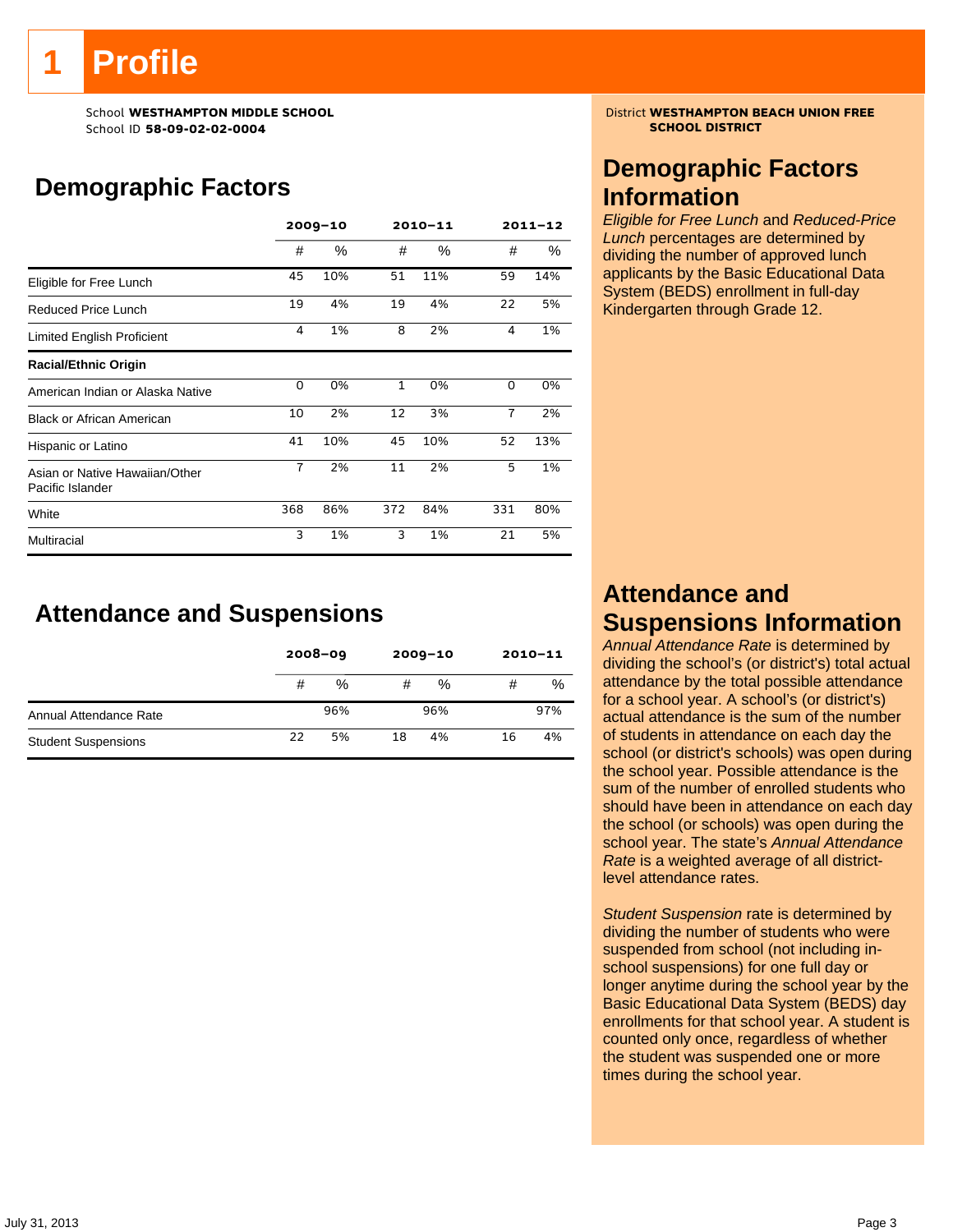# **Profile**

School ID **58-09-02-02-0004 SCHOOL DISTRICT**

### **Teacher Qualifications**

|                                                                                               | $2009 - 10$ | $2010 - 11$ | $2011 - 12$ |
|-----------------------------------------------------------------------------------------------|-------------|-------------|-------------|
| <b>Total Number of Teachers</b>                                                               | 44          | 44          | 43          |
| Percent with No Valid Teaching<br>Certificate                                                 | 0%          | 0%          | 0%          |
| Percent Teaching Out of Certification                                                         | 2%          | 2%          | 0%          |
| Percent with Fewer than Three Years of<br>Experience                                          | 11%         | 9%          | 5%          |
| Percentage with Master's Degree Plus<br>30 Hours or Doctorate                                 | 52%         | 52%         | 60%         |
| <b>Total Number of Core Classes</b>                                                           | 141         | 130         | 127         |
| Percent Not Taught by Highly Qualified<br>Teachers in This School*                            | 0%          | 0%          | 0%          |
| Percent Not Taught by Highly Qualified<br>Teachers in This District**                         | 1%          | 0%          | 0%          |
| Percent Not Taught by Highly Qualified<br>Teachers in High-Poverty Schools<br>Statewide       | 6%          | 5%          | 4%          |
| Percent Not Taught by Highly Qualified<br><b>Teachers in Low-Poverty Schools</b><br>Statewide | 1%          | 0%          | 1%          |
| <b>Total Number of Classes</b>                                                                | 205         | 202         | 196         |
| Percent Taught by Teachers Without<br>Appropriate Certification                               | 2%          | 1%          | 1%          |

\*Not available at the district or statewide level.

\*\*Not available for charter schools or at the statewide level.

### **Teacher Turnover Rate**

|                                                                       | $2008 - 09$ | $2009 - 10$ | 2010-11 |
|-----------------------------------------------------------------------|-------------|-------------|---------|
| Turnover Rate of Teachers with<br>Fewer than Five Years of Experience | 50%         | 17%         | 38%     |
| Turnover Rate of All Teachers                                         | 12%         | 9%          | 9%      |

### **Staff Counts**

|                                       | $2009 - 10$ | $2010 - 11$ | $2011 - 12$ |
|---------------------------------------|-------------|-------------|-------------|
| <b>Total Other Professional Staff</b> |             |             |             |
| Total Paraprofessionals*              | N/A         | N/A         | N/A         |
| <b>Assistant Principals</b>           | Ω           |             |             |
| Principals                            |             |             |             |

\*Not available at the school level.

### School **WESTHAMPTON MIDDLE SCHOOL**<br>School ID 58-09-02-02004 **District WESTHAMPTON BEACH UNION FREE**

### **Teacher Qualifications Information**

The *Percent Teaching Out of Certification* for public schools is the percent doing so on more than an incidental basis; that is, the percent teaching for more than five periods per week outside certification.

*Core Classes* are primarily K–6 common branch, English, mathematics, science, social studies, art, music, and foreign languages. To be *Highly Qualified*, a teacher must have at least a Bachelor's degree, be certified to teach in the subject area or otherwise in accordance with state standards, and show subject matter competency.

In public schools, a teacher who taught one class outside of the certification area(s) is counted as *Highly Qualified* provided that 1) the teacher had been determined by the school or district through the HOUSSE process or other state-accepted methods to have demonstrated acceptable subject knowledge and teaching skills and 2) the class in question was not the sole assignment reported. Credit for incidental teaching does not extend beyond a single assignment. Independent of *Highly Qualified Teacher* status, any assignment for which a teacher did not hold a valid certificate still registers as teaching out of certification.

In charter schools, a teacher is counted as *Highly Qualified* if the teacher has at least a Bachelor's degree, is certified to teach, and shows subject matter competency. Enabling legislation considers charter school teachers to be certified if they hold any valid teaching certificate. Enabling legislation also permits up to 30 percent (with a maximum of five) of charter school teachers to be without certification and to be considered *Highly Qualified* if they meet all remaining criteria.

*High-poverty* and *low-poverty* schools are those schools in the upper and lower quartiles, respectively, for percentage of students eligible for a free or reduced-price lunch.

### **Teacher Turnover Rate Information**

*Teacher Turnover Rate* for a specified school year is the number of teachers in that school year who were not teaching in the following school year divided by the number of teachers in the specified school year, expressed as a percentage.

### **Staff Counts Information**

*Other Professionals* includes administrators, guidance counselors, school nurses, psychologists, and other professionals who devote more than half of their time to nonteaching duties.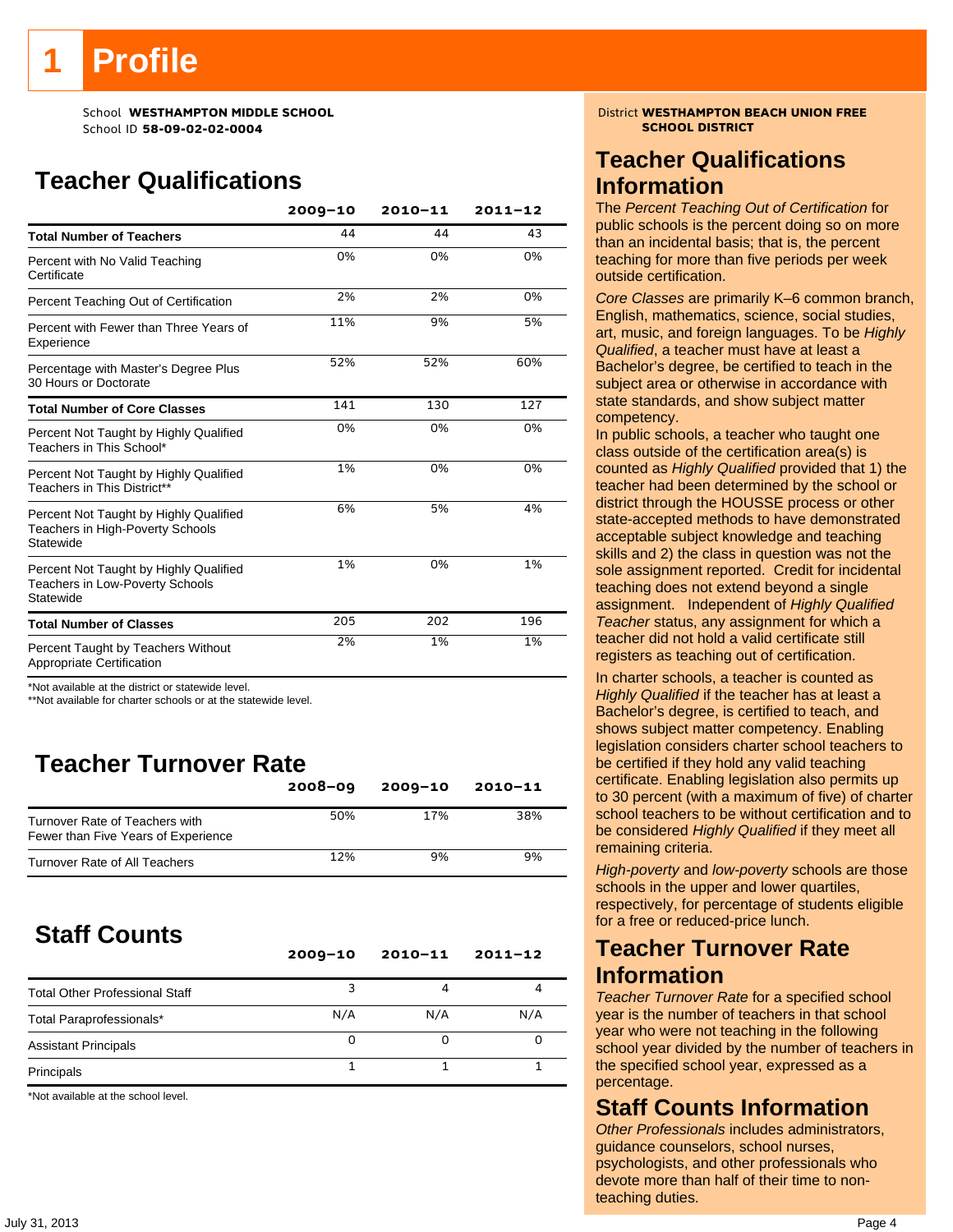# **2 Student Performance**

School ID **58-09-02-02-0004 SCHOOL DISTRICT**

### School **WESTHAMPTON MIDDLE SCHOOL** District **WESTHAMPTON BEACH UNION FREE**

This section contains annual assessment data for students at the elementary, middle, and commencement levels as well as the performance of secondary-level cohorts on standardized achievement assessments.

#### **New York State Testing Program (NYSTP) Assessments**

The New York State Testing Program assessments are administered in English language arts (ELA) and mathematics in grades 3 through 8. The Performance Level Descriptors for these assessments are provided below:

#### **English Language Arts**

**Level 1: Below Standard** 

Student performance does not demonstrate an understanding of the English language arts knowledge and skills expected at this grade level.

#### **Level 2: Meets Basic Standard**

Student performance demonstrates a partial understanding of the English language arts knowledge and skills expected at this grade level. **Level 3: Meets Proficiency Standard** 

Student performance demonstrates an understanding of the English language arts knowledge and skills expected at this grade level. **Level 4: Exceeds Proficiency Standard** 

Student performance demonstrates a thorough understanding of the English language arts knowledge and skills expected at this grade level.

#### **Mathematics**

#### **Level 1: Below Standard**

Student performance does not demonstrate an understanding of the mathematics content expected at this grade level.

#### **Level 2: Meets Basic Standard**

Student performance demonstrates a partial understanding of the mathematics content expected at this grade level.

#### **Level 3: Meets Proficiency Standard**

Student performance demonstrates an understanding of the mathematics content expected at this grade level.

#### **Level 4: Exceeds Proficiency Standard**

Student performance demonstrates a thorough understanding of the mathematics content expected at this grade level.

#### **New York State Alternate Assessment (NYSAA)**

The New York State Alternate Assessments are administered in English language arts (ELA) and mathematics to ungraded students with severe cognitive disabilities whose ages are equivalent to graded students in grades 3 through 8 and secondary level. They are administered in science to students with disabilities age equivalent to graded students in grades 4, 8, and secondary level. And they are administered in social studies at the secondary level only.

#### **New York State English as a Second Language Achievement Tests (NYSESLAT)**

The New York State English as a Second Language Achievement Tests are administered in grades K through 12 to limited English proficient students.

#### **Secondary-Level Cohorts**

A secondary-level cohort consists of all students who first entered grade 9 anywhere or, in the case of ungraded students with disabilities, reached their seventeenth birthday in a particular year. The 2008 cohort consists of all students who first entered grade 9 anywhere or, in the case of ungraded students with disabilities, reached their seventeenth birthday between July 1, 2008 and June 30, 2009. The 2007 cohort consists of all students who first entered grade 9 anywhere or, in the case of ungraded students with disabilities, reached their seventeenth birthday between July 1, 2007 and June 30, 2008. For more detailed information on cohort definitions, see *Secondary-Level Cohort Definitions* at http://www.p12.nysed.gov/irs/sirs/.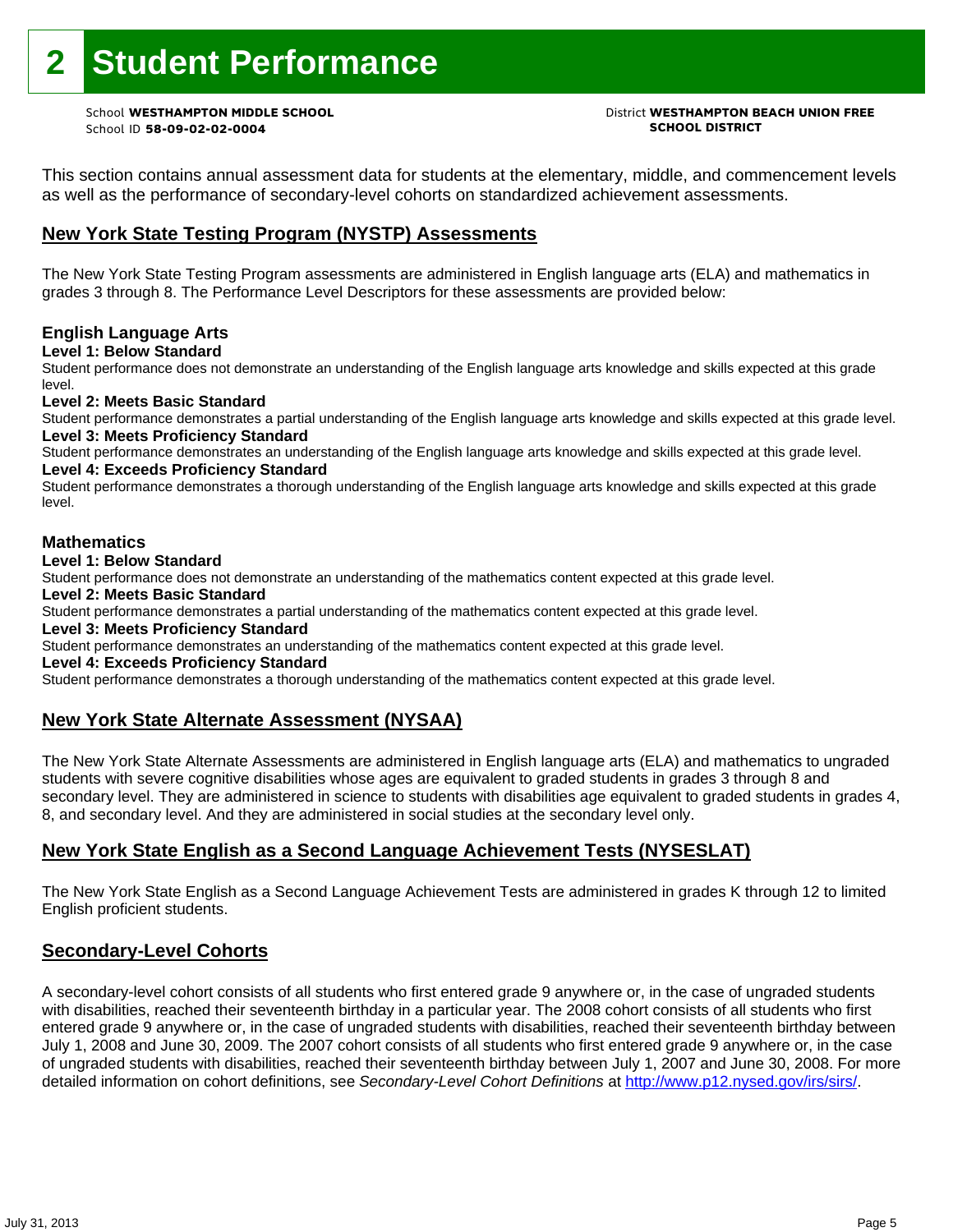### School **WESTHAMPTON MIDDLE SCHOOL**<br>School ID 58-09-02-020404<br>DISTRICT

### **Results in Grade 6 English Language Arts**

|                                              |                                 |         | <b>This School</b> |         |                                 |    |     |                                 | <b>School District</b> |         |     |                                 |     | <b>NY State Public</b> |         |         |    |    |
|----------------------------------------------|---------------------------------|---------|--------------------|---------|---------------------------------|----|-----|---------------------------------|------------------------|---------|-----|---------------------------------|-----|------------------------|---------|---------|----|----|
|                                              |                                 |         |                    |         | Percentage scoring at level(s): |    |     | Percentage scoring at level(s): |                        |         |     | Percentage scoring at level(s): |     |                        |         |         |    |    |
|                                              |                                 | $2 - 4$ |                    | $3 - 4$ |                                 | 4  |     | $2 - 4$                         |                        | $3 - 4$ |     | 4                               |     | $2 - 4$                | $3 - 4$ |         | 4  |    |
| 2012 Mean Score: 668<br>2011 Mean Score: 677 | *Range: 644-785 662-785 694-785 |         |                    |         |                                 |    |     |                                 |                        |         |     |                                 |     |                        |         |         |    |    |
| $2011 - 12$<br>2010-11                       | 100%                            |         | 97% 96%            | 74%     | 85%                             | 2% | 19% |                                 | 97% 96%                | 74%     | 84% | 2%                              | 18% | 89% 88%                |         | 56% 56% | 2% | 4% |
| Number of Tested Students:                   |                                 | 60      | 72                 | 46      | 64                              | 1. | 14  | 60                              | 73                     | 46      | 64  |                                 | 14  |                        |         |         |    |    |
|                                              |                                 |         |                    |         |                                 |    |     |                                 |                        |         |     |                                 |     |                        |         |         |    |    |

| <b>Results by</b>                               |                 | 2011-12 School Year |                                            |    | 2010-11 School Year |         |                                            |     |  |
|-------------------------------------------------|-----------------|---------------------|--------------------------------------------|----|---------------------|---------|--------------------------------------------|-----|--|
| <b>Student Group</b>                            | Total<br>Tested | $2 - 4$             | Percentage scoring at level(s):<br>$3 - 4$ | 4  | Total<br>Tested     | $2 - 4$ | Percentage scoring at level(s):<br>$3 - 4$ | 4   |  |
| <b>All Students</b>                             | 62              | 97%                 | 74%                                        | 2% | 75                  | 96%     | 85%                                        | 19% |  |
| Female                                          | 37              | 95%                 | 73%                                        | 3% | 33                  | 97%     | 79%                                        | 15% |  |
| Male                                            | 25              | 100%                | 76%                                        | 0% | 42                  | 95%     | 90%                                        | 21% |  |
| American Indian or Alaska Native                |                 |                     |                                            |    |                     |         |                                            |     |  |
| <b>Black or African American</b>                |                 |                     |                                            |    |                     |         |                                            |     |  |
| Hispanic or Latino                              | 10              | 100%                | 70%                                        | 0% | 8                   | 100%    | 88%                                        | 13% |  |
| Asian or Native Hawaiian/Other Pacific Islander |                 |                     |                                            |    |                     |         |                                            |     |  |
| White                                           | 46              | 96%                 | 74%                                        | 2% | 62                  | 97%     | 87%                                        | 19% |  |
| Multiracial                                     | 4               |                     |                                            |    | ٦                   |         |                                            |     |  |
| <b>Small Group Totals</b>                       | 6               | 100%                | 83%                                        | 0% | 5.                  | 80%     | 60%                                        | 20% |  |
| <b>General-Education Students</b>               | 54              | 100%                | 83%                                        | 2% | 69                  | 99%     | 90%                                        | 20% |  |
| <b>Students with Disabilities</b>               | 8               | 75%                 | 13%                                        | 0% | 6                   | 67%     | 33%                                        | 0%  |  |
| <b>English Proficient</b>                       | 62              | 97%                 | 74%                                        | 2% | 74                  |         |                                            |     |  |
| Limited English Proficient                      |                 |                     |                                            |    | 1                   |         |                                            |     |  |
| Economically Disadvantaged                      | 14              | 93%                 | 50%                                        | 0% | 15                  | 93%     | 80%                                        | 0%  |  |
| Not Disadvantaged                               | 48              | 98%                 | 81%                                        | 2% | 60                  | 97%     | 87%                                        | 23% |  |
| Migrant                                         |                 |                     |                                            |    |                     |         |                                            |     |  |
| Not Migrant                                     | 62              | 97%                 | 74%                                        | 2% | 75                  | 96%     | 85%                                        | 19% |  |

#### **NOTES**

The – symbol indicates that data for a group of students have been suppressed. If a group has fewer than five students,

data for that group and the next smallest group(s) are suppressed to protect the privacy of individual students. \* These ranges are for 2011–12 data only. Ranges for 2010–11 data are available in the 2010–11 Accountability and Overview Reports.

| THESE TRINGES ATE TOT ZUIT-IZ GATA UNIV. RANGES TOT ZUIU-II GATA ATE AVAILADLE IN THE ZUIU-II ACCOUNTADINTY AND OVERVIEW REPORTS.<br><b>Other</b> |        | 2011-12 School Year |                             |     | 2010-11 School Year |                             |         |     |  |  |
|---------------------------------------------------------------------------------------------------------------------------------------------------|--------|---------------------|-----------------------------|-----|---------------------|-----------------------------|---------|-----|--|--|
| <b>Assessments</b>                                                                                                                                | Total  |                     | Number scoring at level(s): |     | Total               | Number scoring at level(s): |         |     |  |  |
|                                                                                                                                                   | Tested | $2 - 4$             | $3 - 4$                     | 4   | Tested              | $2 - 4$                     | $3 - 4$ | 4   |  |  |
| New York State Alternate Assessment<br>(NYSAA): Grade 6 Equivalent                                                                                |        |                     |                             |     | 0                   |                             |         |     |  |  |
| New York State English as a Second Language<br>Achievement Test (NYSESLAT) <sup>†</sup> : Grade 6                                                 |        | N/A                 | N/A                         | N/A | 0                   | N/A                         | N/A     | N/A |  |  |
|                                                                                                                                                   | Total  |                     |                             |     | Total               |                             |         |     |  |  |
| Recently Arrived LEP Students NOT Tested on<br>the ELA NYSTP: Grade 6                                                                             |        | N/A                 | N/A                         | N/A | 0                   | N/A                         | N/A     | N/A |  |  |

July 31, 2013 Page 6 † These counts represent recently arrived LEP students who used the NYSESLAT to fulfill the English language arts participation requirement.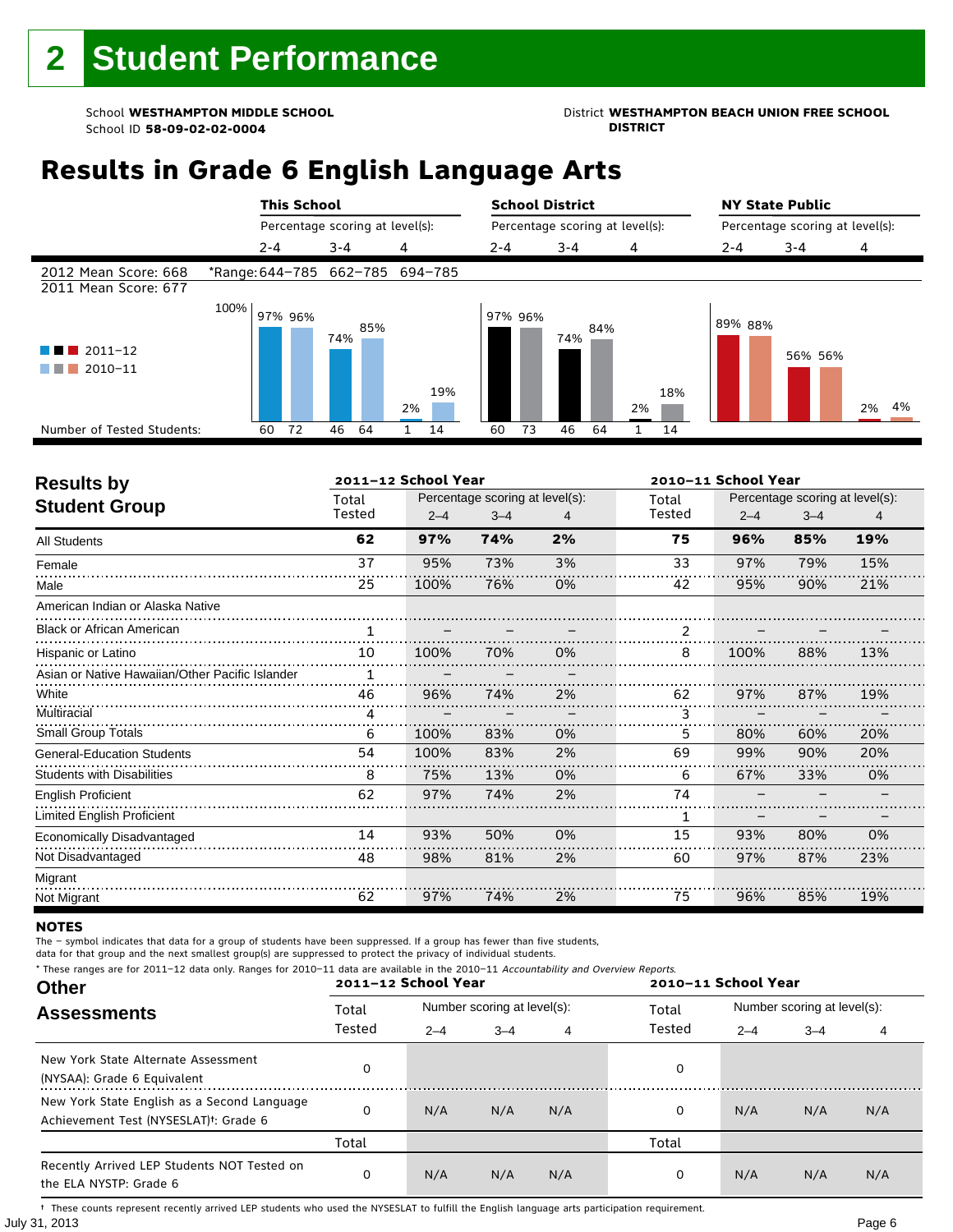## School **WESTHAMPTON MIDDLE SCHOOL**<br>School ID 58-09-02-020404<br>DISTRICT DISTRICT

### **Results in Grade 6 Mathematics**

|                                                  |      | <b>This School</b>      |                                 |     |         |         | <b>School District</b>          |                |    |     | <b>NY State Public</b>          |         |         |                    |
|--------------------------------------------------|------|-------------------------|---------------------------------|-----|---------|---------|---------------------------------|----------------|----|-----|---------------------------------|---------|---------|--------------------|
|                                                  |      |                         | Percentage scoring at level(s): |     |         |         | Percentage scoring at level(s): |                |    |     | Percentage scoring at level(s): |         |         |                    |
|                                                  |      | $2 - 4$                 | $3 - 4$                         | 4   |         | $2 - 4$ |                                 | $3 - 4$        |    | 4   |                                 | $2 - 4$ | $3 - 4$ | 4                  |
| 2012 Mean Score: 693<br>2011 Mean Score: 699     |      | *Range: 640-780 674-780 |                                 |     | 700-780 |         |                                 |                |    |     |                                 |         |         |                    |
| $\blacksquare$ 2011-12<br>a ka<br>2010-11<br>. . | 100% | 94% 99%                 | 84%<br>75%                      | 51% | 41%     |         | 94% 97%                         | $75\%~^{83\%}$ |    | 51% | 41%                             | 92% 92% | 65% 63% | 31% <sub>26%</sub> |
| Number of Tested Students:                       |      | 74<br>59                | 47<br>63                        | 32  | 31      | 59      | 74                              | 47             | 63 | 32  | 31                              |         |         |                    |
|                                                  |      |                         |                                 |     |         |         |                                 |                |    |     |                                 |         |         |                    |

| <b>Results by</b>                               |                 | 2011-12 School Year |                                            |     | 2010-11 School Year |         |                                            |     |  |
|-------------------------------------------------|-----------------|---------------------|--------------------------------------------|-----|---------------------|---------|--------------------------------------------|-----|--|
| <b>Student Group</b>                            | Total<br>Tested | $2 - 4$             | Percentage scoring at level(s):<br>$3 - 4$ |     | Total<br>Tested     | $2 - 4$ | Percentage scoring at level(s):<br>$3 - 4$ | 4   |  |
| <b>All Students</b>                             | 63              | 94%                 | 75%                                        | 51% | 75                  | 99%     | 84%                                        | 41% |  |
| Female                                          | 37              | 89%                 | 78%                                        | 51% | 33                  | 100%    | 85%                                        | 24% |  |
| Male                                            | 26              | 100%                | 69%                                        | 50% | 42                  | 98%     | 83%                                        | 55% |  |
| American Indian or Alaska Native                |                 |                     |                                            |     |                     |         |                                            |     |  |
| <b>Black or African American</b>                |                 |                     |                                            |     | $\mathfrak{p}$      |         |                                            |     |  |
| Hispanic or Latino                              | 10              | 100%                | 40%                                        | 40% | 8                   | 100%    | 88%                                        | 38% |  |
| Asian or Native Hawaiian/Other Pacific Islander |                 |                     |                                            |     |                     |         |                                            |     |  |
| White                                           | 47              | 91%                 | 81%                                        | 53% | 62                  | 100%    | 84%                                        | 42% |  |
| Multiracial                                     | 4               |                     |                                            |     | 3                   |         |                                            |     |  |
| Small Group Totals                              | 6               | 100%                | 83%                                        | 50% | 5                   | 80%     | 80%                                        | 40% |  |
| <b>General-Education Students</b>               | 55              | 98%                 | 80%                                        | 58% | 69                  | 99%     | 88%                                        | 43% |  |
| <b>Students with Disabilities</b>               | 8               | 63%                 | 38%                                        | 0%  | 6                   | 100%    | 33%                                        | 17% |  |
| English Proficient                              | 63              | 94%                 | 75%                                        | 51% | 74                  |         |                                            |     |  |
| <b>Limited English Proficient</b>               |                 |                     |                                            |     | 1                   |         |                                            |     |  |
| Economically Disadvantaged                      | 14              | 86%                 | 43%                                        | 43% | 15                  | 93%     | 80%                                        | 20% |  |
| Not Disadvantaged                               | 49              | 96%                 | 84%                                        | 53% | 60                  | 100%    | 85%                                        | 47% |  |
| Migrant                                         |                 |                     |                                            |     |                     |         |                                            |     |  |
| Not Migrant                                     | 63              | 94%                 | 75%                                        | 51% | 75                  | 99%     | 84%                                        | 41% |  |

#### **NOTES**

The – symbol indicates that data for a group of students have been suppressed. If a group has fewer than five students,

| * These ranges are for 2011-12 data only. Ranges for 2010-11 data are available in the 2010-11 Accountability and Overview Reports. |  |
|-------------------------------------------------------------------------------------------------------------------------------------|--|
|-------------------------------------------------------------------------------------------------------------------------------------|--|

| <b>Other</b>                                                       |        | 2011-12 School Year         |         |  | 2010-11 School Year |                             |         |  |  |
|--------------------------------------------------------------------|--------|-----------------------------|---------|--|---------------------|-----------------------------|---------|--|--|
| <b>Assessments</b>                                                 | Total  | Number scoring at level(s): |         |  | Total               | Number scoring at level(s): |         |  |  |
|                                                                    | Tested | $2 - 4$                     | $3 - 4$ |  | Tested              | $2 - 4$                     | $3 - 4$ |  |  |
| New York State Alternate Assessment<br>(NYSAA): Grade 6 Equivalent |        |                             |         |  |                     |                             |         |  |  |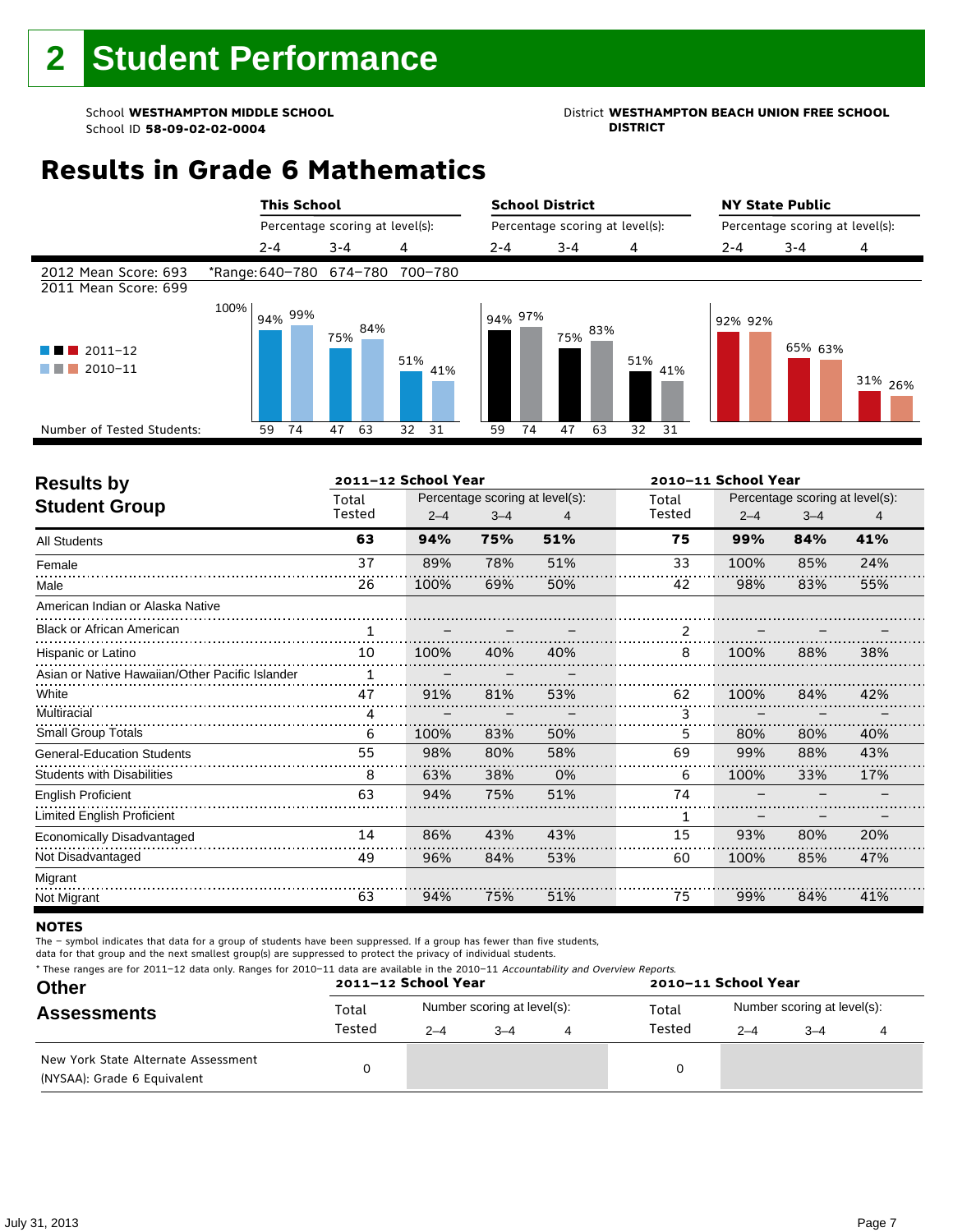### School **WESTHAMPTON MIDDLE SCHOOL**<br>School ID 58-09-02-020404<br>DISTRICT

### **Results in Grade 7 English Language Arts**

|                                              |      | <b>This School</b>              |                                 |            | <b>School District</b>          |            |           | <b>NY State Public</b>          |         |          |
|----------------------------------------------|------|---------------------------------|---------------------------------|------------|---------------------------------|------------|-----------|---------------------------------|---------|----------|
|                                              |      |                                 | Percentage scoring at level(s): |            | Percentage scoring at level(s): |            |           | Percentage scoring at level(s): |         |          |
|                                              |      | $2 - 4$                         | $3 - 4$                         | 4          | $2 - 4$                         | $3 - 4$    | 4         | $2 - 4$                         | $3 - 4$ | 4        |
| 2012 Mean Score: 674<br>2011 Mean Score: 679 |      | *Range: 642-790 665-790 698-790 |                                 |            |                                 |            |           |                                 |         |          |
| $2011 - 12$<br>2010-11                       | 100% | 97% 99%                         | 76% 81%                         | 13%<br>6%  | 97% 99%                         | 76% 81%    | 13%<br>6% | 92% 91%                         | 52% 48% | 4%<br>4% |
| Number of Tested Students:                   |      | 170 180                         | 133 147                         | - 23<br>10 | 180<br>170                      | 133<br>147 | 10<br>23  |                                 |         |          |
|                                              |      |                                 |                                 |            |                                 |            |           |                                 |         |          |

| <b>Results by</b>                               |        | 2011-12 School Year |                                 |     | 2010-11 School Year |         |                                 |     |  |
|-------------------------------------------------|--------|---------------------|---------------------------------|-----|---------------------|---------|---------------------------------|-----|--|
| <b>Student Group</b>                            | Total  |                     | Percentage scoring at level(s): |     | Total               |         | Percentage scoring at level(s): |     |  |
|                                                 | Tested | $2 - 4$             | $3 - 4$                         | 4   | Tested              | $2 - 4$ | $3 - 4$                         | 4   |  |
| All Students                                    | 176    | 97%                 | 76%                             | 6%  | 181                 | 99%     | 81%                             | 13% |  |
| Female                                          | 85     | 98%                 | 82%                             | 6%  | 94                  | 100%    | 85%                             | 16% |  |
| Male                                            | 91     | 96%                 | 69%                             | 5%  | 87                  | 99%     | 77%                             | 9%  |  |
| American Indian or Alaska Native                |        |                     |                                 |     |                     |         |                                 |     |  |
| <b>Black or African American</b>                | 3      |                     |                                 |     | 4                   |         |                                 |     |  |
| Hispanic or Latino                              | 16     | 94%                 | 69%                             | 0%  | 28                  | 100%    | 75%                             | 14% |  |
| Asian or Native Hawaiian/Other Pacific Islander | 1      |                     |                                 |     |                     |         |                                 |     |  |
| White                                           | 150    | 98%                 | 77%                             | 5%  | 136                 | 99%     | 82%                             | 11% |  |
| Multiracial                                     | 6      |                     |                                 |     | 9                   | 100%    | 100%                            | 33% |  |
| Small Group Totals                              | 10     | 80%                 | 60%                             | 20% | 8                   | 100%    | 63%                             | 13% |  |
| <b>General-Education Students</b>               | 160    | 98%                 | 81%                             | 6%  | 163                 | 100%    | 87%                             | 14% |  |
| <b>Students with Disabilities</b>               | 16     | 81%                 | 19%                             | 0%  | 18                  | 94%     | 33%                             | 0%  |  |
| <b>English Proficient</b>                       | 175    |                     |                                 |     | 179                 |         |                                 |     |  |
| Limited English Proficient                      |        |                     |                                 |     | 2                   |         |                                 |     |  |
| Economically Disadvantaged                      | 31     | 90%                 | 68%                             | 0%  | 33                  | 100%    | 58%                             | 9%  |  |
| Not Disadvantaged                               | 145    | 98%                 | 77%                             | 7%  | 148                 | 99%     | 86%                             | 14% |  |
| Migrant                                         |        |                     |                                 |     |                     |         |                                 |     |  |
| Not Migrant                                     | 176    | 97%                 | 76%                             | 6%  | 181                 | 99%     | 81%                             | 13% |  |

#### **NOTES**

The – symbol indicates that data for a group of students have been suppressed. If a group has fewer than five students,

data for that group and the next smallest group(s) are suppressed to protect the privacy of individual students. \* These ranges are for 2011–12 data only. Ranges for 2010–11 data are available in the 2010–11 Accountability and Overview Reports.

| THESE TRINGES ATE TOT ZOILE IZ GATA ONLY. NANGES TOT ZOID II GATA ATE AVANADLE IN THE ZOID II ACCOMMADMY AND OVERVIEW NEDOLD.<br><b>Other</b> |        | 2011-12 School Year |                             |     | 2010-11 School Year |                             |         |     |  |
|-----------------------------------------------------------------------------------------------------------------------------------------------|--------|---------------------|-----------------------------|-----|---------------------|-----------------------------|---------|-----|--|
| <b>Assessments</b>                                                                                                                            | Total  |                     | Number scoring at level(s): |     |                     | Number scoring at level(s): |         |     |  |
|                                                                                                                                               | Tested | $2 - 4$             | $3 - 4$                     | 4   | Tested              | $2 - 4$                     | $3 - 4$ | 4   |  |
| New York State Alternate Assessment<br>(NYSAA): Grade 7 Equivalent                                                                            |        |                     |                             |     | 0                   |                             |         |     |  |
| New York State English as a Second Language<br>Achievement Test (NYSESLAT) <sup>+</sup> : Grade 7                                             |        | N/A                 | N/A                         | N/A | 2                   | N/A                         | N/A     | N/A |  |
|                                                                                                                                               | Total  |                     |                             |     | Total               |                             |         |     |  |
| Recently Arrived LEP Students NOT Tested on<br>the ELA NYSTP: Grade 7                                                                         | 0      | N/A                 | N/A                         | N/A | 2                   | N/A                         | N/A     | N/A |  |

July 31, 2013 Page 8 † These counts represent recently arrived LEP students who used the NYSESLAT to fulfill the English language arts participation requirement.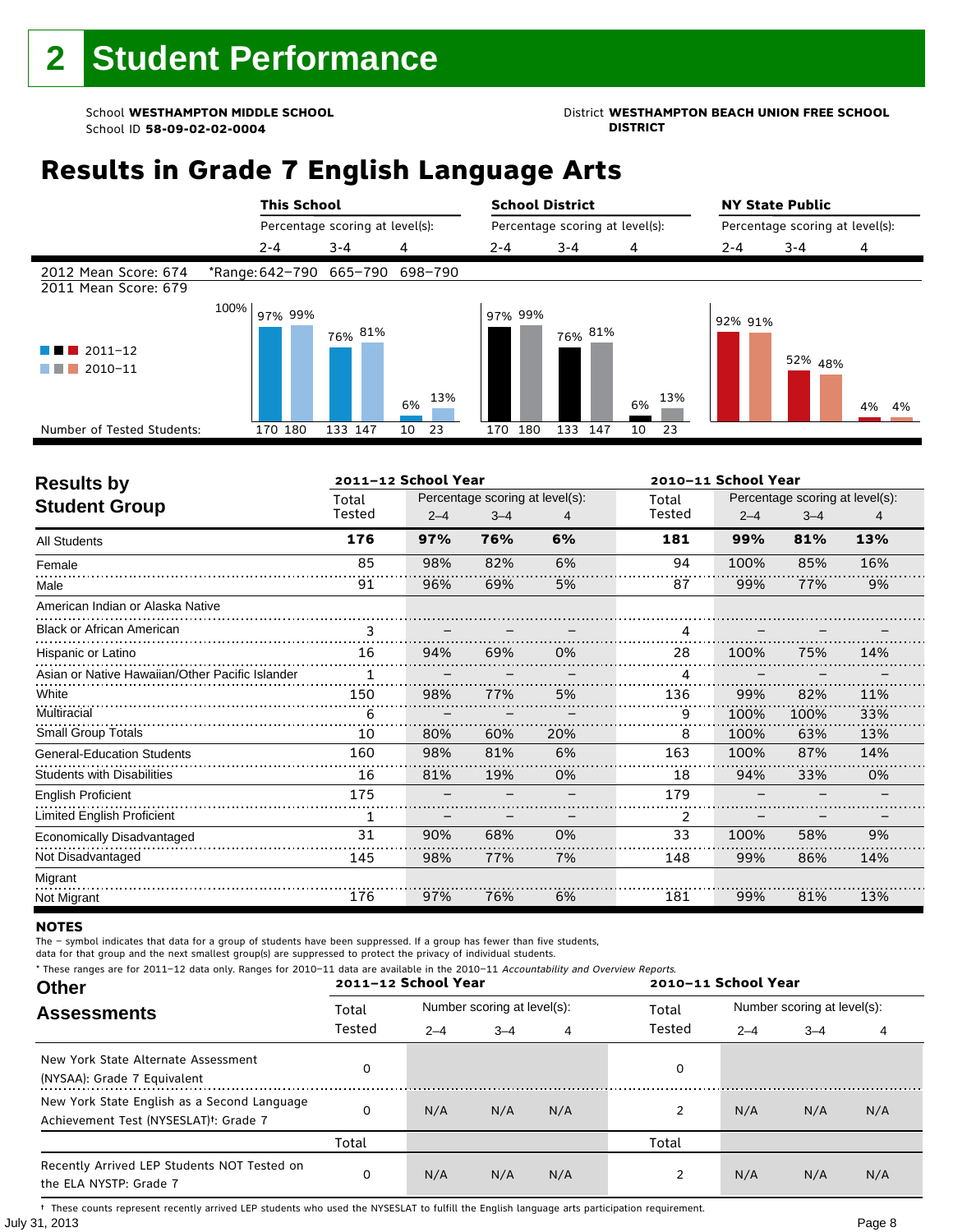## School **WESTHAMPTON MIDDLE SCHOOL**<br>School ID 58-09-02-020404<br>DISTRICT DISTRICT

### **Results in Grade 7 Mathematics**

|                                              | <b>This School</b>      |                                 |          | <b>School District</b> |                                 |          | <b>NY State Public</b> |                                 |         |  |
|----------------------------------------------|-------------------------|---------------------------------|----------|------------------------|---------------------------------|----------|------------------------|---------------------------------|---------|--|
|                                              |                         | Percentage scoring at level(s): |          |                        | Percentage scoring at level(s): |          |                        | Percentage scoring at level(s): |         |  |
|                                              | $2 - 4$                 | $3 - 4$                         | 4        | $2 - 4$                | $3 - 4$                         | 4        | $2 - 4$                | $3 - 4$                         | 4       |  |
| 2012 Mean Score: 691<br>2011 Mean Score: 695 | *Range: 639-800 670-800 |                                 | 694-800  |                        |                                 |          |                        |                                 |         |  |
| $\blacksquare$ 2011-12<br>2010-11            | 100%<br>96% 98%         | 90%<br>84%                      | 47% 50%  | 96% 98%                | 84% 90%                         | 47% 50%  | 91% 92%                | 65% 65%                         | 31% 30% |  |
| Number of Tested Students:                   | 170 179                 | 148 164                         | 84<br>92 | 179<br>170             | 164<br>148                      | 84<br>92 |                        |                                 |         |  |
|                                              |                         |                                 |          |                        |                                 |          |                        |                                 |         |  |

| <b>Results by</b>                               | 2011-12 School Year |         |                                 |     | 2010-11 School Year |         |                                 |     |  |
|-------------------------------------------------|---------------------|---------|---------------------------------|-----|---------------------|---------|---------------------------------|-----|--|
| <b>Student Group</b>                            | Total               |         | Percentage scoring at level(s): |     | Total               |         | Percentage scoring at level(s): |     |  |
|                                                 | Tested              | $2 - 4$ | $3 - 4$                         |     | Tested              | $2 - 4$ | $3 - 4$                         |     |  |
| <b>All Students</b>                             | 177                 | 96%     | 84%                             | 47% | 183                 | 98%     | 90%                             | 50% |  |
| Female                                          | 85                  | 98%     | 85%                             | 41% | 96                  | 98%     | 92%                             | 47% |  |
| Male                                            | 92                  | 95%     | 83%                             | 53% | 87                  | 98%     | 87%                             | 54% |  |
| American Indian or Alaska Native                |                     |         |                                 |     |                     |         |                                 |     |  |
| <b>Black or African American</b>                | 3                   |         |                                 |     | 4                   |         |                                 |     |  |
| Hispanic or Latino                              | 17                  | 94%     | 76%                             | 35% | 28                  | 96%     | 96%                             | 43% |  |
| Asian or Native Hawaiian/Other Pacific Islander | 1                   |         |                                 |     | 4                   |         |                                 |     |  |
| White                                           | 150                 | 97%     | 87%                             | 50% | 138                 | 99%     | 90%                             | 49% |  |
| Multiracial                                     | 6                   |         |                                 |     | 9                   | 100%    | 100%                            | 89% |  |
| <b>Small Group Totals</b>                       | 10                  | 80%     | 50%                             | 30% | 8                   | 75%     | 50%                             | 50% |  |
| <b>General-Education Students</b>               | 161                 | 98%     | 89%                             | 51% | 165                 | 99%     | 93%                             | 55% |  |
| <b>Students with Disabilities</b>               | 16                  | 75%     | 31%                             | 13% | 18                  | 89%     | 61%                             | 11% |  |
| English Proficient                              | 176                 |         |                                 |     | 179                 |         |                                 |     |  |
| <b>Limited English Proficient</b>               | 1                   |         |                                 |     | 4                   |         |                                 |     |  |
| Economically Disadvantaged                      | 31                  | 94%     | 61%                             | 35% | 33                  | 91%     | 76%                             | 27% |  |
| Not Disadvantaged                               | 146                 | 97%     | 88%                             | 50% | 150                 | 99%     | 93%                             | 55% |  |
| Migrant                                         |                     |         |                                 |     |                     |         |                                 |     |  |
| Not Migrant                                     | 177                 | 96%     | 84%                             | 47% | 183                 | 98%     | 90%                             | 50% |  |

#### **NOTES**

The – symbol indicates that data for a group of students have been suppressed. If a group has fewer than five students,

| * These ranges are for 2011-12 data only. Ranges for 2010-11 data are available in the 2010-11 Accountability and Overview Reports. |  |
|-------------------------------------------------------------------------------------------------------------------------------------|--|
|-------------------------------------------------------------------------------------------------------------------------------------|--|

| <b>Other</b>                                                       |        | 2011-12 School Year |                             | 2010-11 School Year |                             |         |  |  |
|--------------------------------------------------------------------|--------|---------------------|-----------------------------|---------------------|-----------------------------|---------|--|--|
| <b>Assessments</b>                                                 | Total  |                     | Number scoring at level(s): | Total               | Number scoring at level(s): |         |  |  |
|                                                                    | Tested | $2 - 4$             | $3 - 4$                     | Tested              | $2 - 4$                     | $3 - 4$ |  |  |
| New York State Alternate Assessment<br>(NYSAA): Grade 7 Equivalent |        |                     |                             |                     |                             |         |  |  |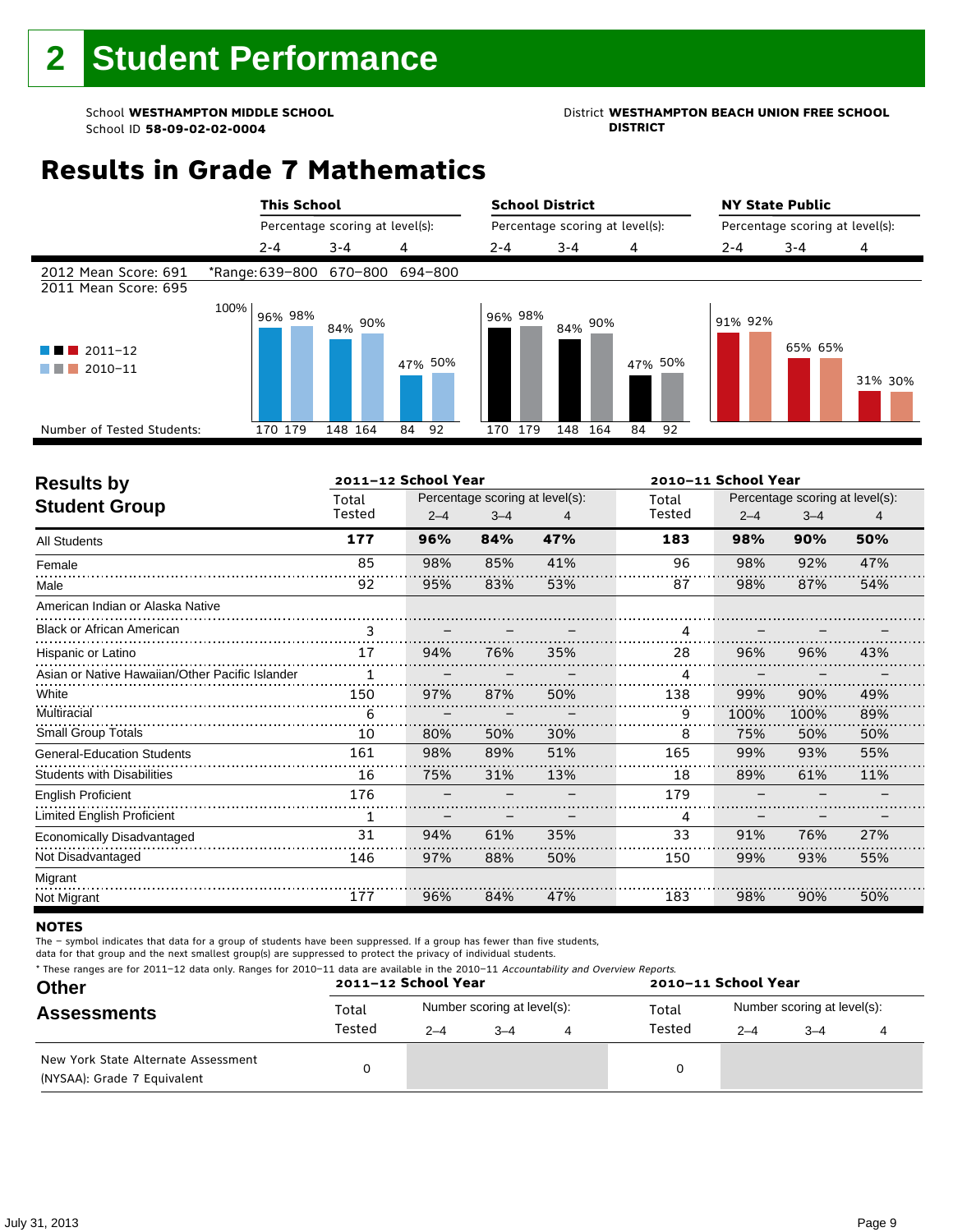### School **WESTHAMPTON MIDDLE SCHOOL**<br>School ID 58-09-02-020404<br>DISTRICT

### **Results in Grade 8 English Language Arts**

|                                              |      | <b>This School</b>              |                                 |          | <b>School District</b>          |                    |         | <b>NY State Public</b>          |         |          |
|----------------------------------------------|------|---------------------------------|---------------------------------|----------|---------------------------------|--------------------|---------|---------------------------------|---------|----------|
|                                              |      |                                 | Percentage scoring at level(s): |          | Percentage scoring at level(s): |                    |         | Percentage scoring at level(s): |         |          |
|                                              |      | $2 - 4$                         | $3 - 4$                         | 4        | $2 - 4$                         | $3 - 4$            | 4       | $2 - 4$                         | $3 - 4$ | 4        |
| 2012 Mean Score: 667<br>2011 Mean Score: 666 |      | *Range: 628-790 658-790 699-790 |                                 |          |                                 |                    |         |                                 |         |          |
| $2011 - 12$<br>2010-11                       | 100% | 98% 97%                         | 71% 68%                         | 7%<br>3% | 98% 97%                         | 71% <sub>68%</sub> | 3% 6%   | 93% 92%                         | 50% 47% | 2%<br>2% |
| Number of Tested Students:                   |      | 179 179                         | 130 126                         | 12<br>5  | 179<br>179                      | 130<br>126         | 5<br>12 |                                 |         |          |
|                                              |      |                                 |                                 |          |                                 |                    |         |                                 |         |          |

| <b>Results by</b>                               |        | 2011-12 School Year |                                 |     |        | 2010-11 School Year |                                 |    |  |  |
|-------------------------------------------------|--------|---------------------|---------------------------------|-----|--------|---------------------|---------------------------------|----|--|--|
| <b>Student Group</b>                            | Total  |                     | Percentage scoring at level(s): |     | Total  |                     | Percentage scoring at level(s): |    |  |  |
|                                                 | Tested | $2 - 4$             | $3 - 4$                         | 4   | Tested | $2 - 4$             | $3 - 4$                         | 4  |  |  |
| All Students                                    | 182    | 98%                 | 71%                             | 3%  | 184    | 97%                 | 68%                             | 7% |  |  |
| Female                                          | 98     | 98%                 | 80%                             | 4%  | 77     | 97%                 | 82%                             | 8% |  |  |
| Male                                            | 84     | 99%                 | 62%                             | 1%  | 107    | 97%                 | 59%                             | 6% |  |  |
| American Indian or Alaska Native                |        |                     |                                 |     |        |                     |                                 |    |  |  |
| <b>Black or African American</b>                | 3      |                     |                                 |     | 6      | 100%                | 50%                             | 0% |  |  |
| Hispanic or Latino                              | 29     | 100%                | 69%                             | 0%  | 25     | 96%                 | 56%                             | 0% |  |  |
| Asian or Native Hawaiian/Other Pacific Islander | 4      |                     |                                 |     |        |                     |                                 |    |  |  |
| White                                           | 135    | 98%                 | 72%                             | 3%  | 146    | 98%                 | 72%                             | 8% |  |  |
| Multiracial                                     | 11     | 100%                | 73%                             | 0%  |        |                     |                                 |    |  |  |
| <b>Small Group Totals</b>                       |        | 100%                | 71%                             | 14% |        | 86%                 | 57%                             | 0% |  |  |
| <b>General-Education Students</b>               | 164    | 99%                 | 76%                             | 3%  | 159    | 99%                 | 77%                             | 8% |  |  |
| <b>Students with Disabilities</b>               | 18     | 94%                 | 28%                             | 0%  | 25     | 88%                 | 16%                             | 0% |  |  |
| <b>English Proficient</b>                       | 179    |                     |                                 |     | 182    |                     |                                 |    |  |  |
| Limited English Proficient                      | 3      |                     |                                 |     | 2      |                     |                                 |    |  |  |
| Economically Disadvantaged                      | 36     | 94%                 | 53%                             | 0%  | 30     | 93%                 | 70%                             | 0% |  |  |
| Not Disadvantaged                               | 146    | 99%                 | 76%                             | 3%  | 154    | 98%                 | 68%                             | 8% |  |  |
| Migrant                                         |        |                     |                                 |     | 1      |                     |                                 |    |  |  |
| Not Migrant                                     | 182    | 98%                 | 71%                             | 3%  | 183    |                     |                                 |    |  |  |

#### **NOTES**

The – symbol indicates that data for a group of students have been suppressed. If a group has fewer than five students,

data for that group and the next smallest group(s) are suppressed to protect the privacy of individual students. \* These ranges are for 2011–12 data only. Ranges for 2010–11 data are available in the 2010–11 Accountability and Overview Reports.

| THESE TRINGES ATE TOT ZUIT-IZ GATA UNIV. RANGES TOT ZUIU-II GATA ATE AVAILADE IN THE ZUIU-II ACCOUNTABLICY AND OVERVIEW REPORTS.<br><b>Other</b> |        | 2011-12 School Year |                             |     | 2010-11 School Year |                             |         |     |  |
|--------------------------------------------------------------------------------------------------------------------------------------------------|--------|---------------------|-----------------------------|-----|---------------------|-----------------------------|---------|-----|--|
| <b>Assessments</b>                                                                                                                               | Total  |                     | Number scoring at level(s): |     | Total               | Number scoring at level(s): |         |     |  |
|                                                                                                                                                  | Tested | $2 - 4$             | $3 - 4$                     | 4   | Tested              | $2 - 4$                     | $3 - 4$ | 4   |  |
| New York State Alternate Assessment<br>(NYSAA): Grade 8 Equivalent                                                                               |        |                     |                             |     | 0                   |                             |         |     |  |
| New York State English as a Second Language<br>Achievement Test (NYSESLAT) <sup>†</sup> : Grade 8                                                |        | N/A                 | N/A                         | N/A |                     | N/A                         | N/A     | N/A |  |
|                                                                                                                                                  | Total  |                     |                             |     | Total               |                             |         |     |  |
| Recently Arrived LEP Students NOT Tested on<br>the ELA NYSTP: Grade 8                                                                            |        | N/A                 | N/A                         | N/A |                     | N/A                         | N/A     | N/A |  |

July 31, 2013 Page 10 † These counts represent recently arrived LEP students who used the NYSESLAT to fulfill the English language arts participation requirement.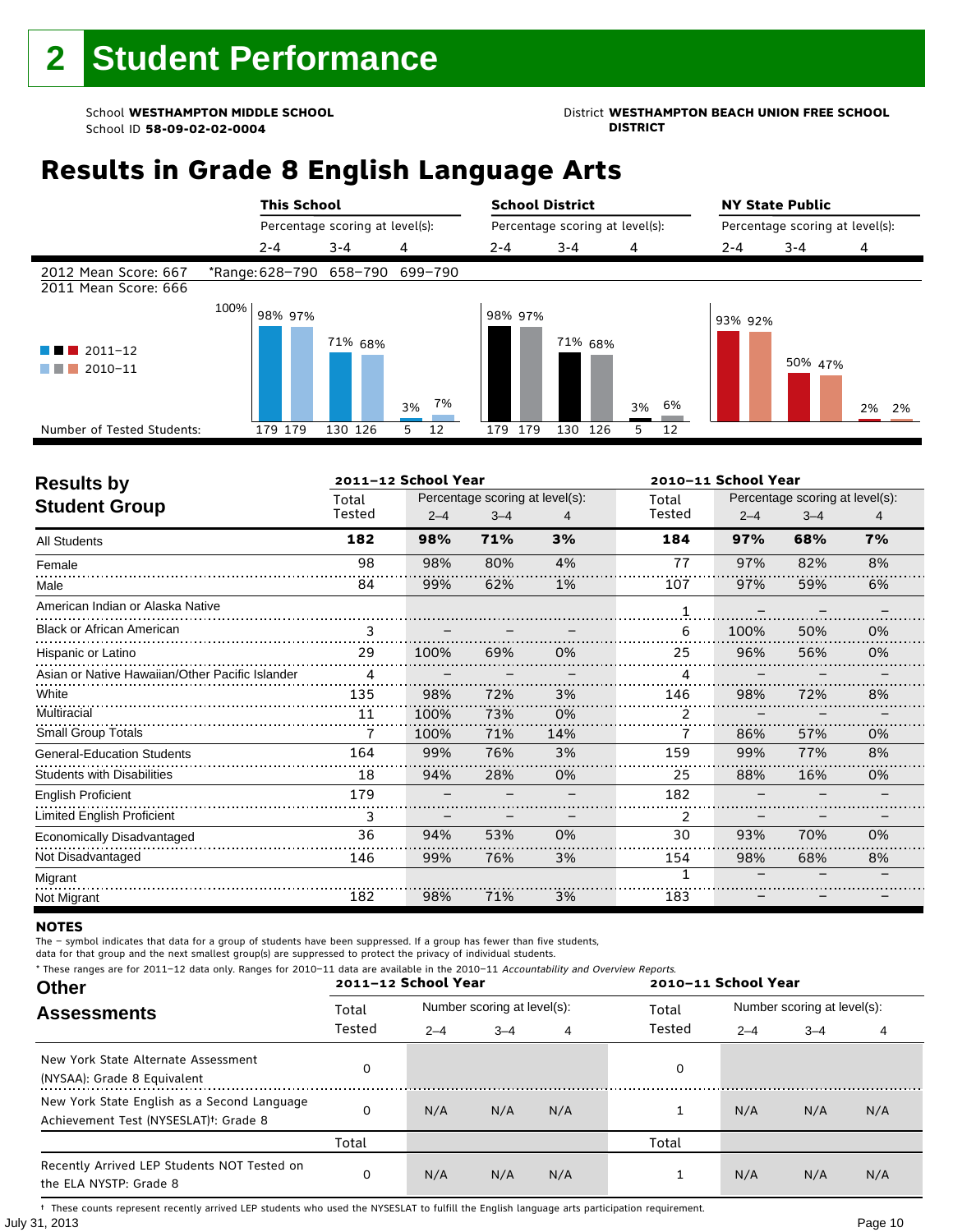### School **WESTHAMPTON MIDDLE SCHOOL**<br>School ID 58-09-02-020404<br>DISTRICT DISTRICT

### **Results in Grade 8 Mathematics**

|                                              | <b>This School</b>              |                                 |          | <b>School District</b> |                                 |          | <b>NY State Public</b><br>Percentage scoring at level(s): |         |         |  |
|----------------------------------------------|---------------------------------|---------------------------------|----------|------------------------|---------------------------------|----------|-----------------------------------------------------------|---------|---------|--|
|                                              |                                 | Percentage scoring at level(s): |          |                        | Percentage scoring at level(s): |          |                                                           |         |         |  |
|                                              | $2 - 4$                         | $3 - 4$                         | 4        | $2 - 4$                | $3 - 4$                         | 4        | $2 - 4$                                                   | $3 - 4$ | 4       |  |
| 2012 Mean Score: 694<br>2011 Mean Score: 692 | *Range: 639-775 674-775 704-775 |                                 |          |                        |                                 |          |                                                           |         |         |  |
| $\blacksquare$ 2011-12<br>2010-11            | 100%<br>98% 96%                 | 90%<br>80%                      | 33% 30%  | 98% 95%                | 89%<br>80%                      | 33% 30%  | 93% 91%                                                   | 61% 60% | 20% 18% |  |
| Number of Tested Students:                   | 178 177                         | 162 148                         | 60<br>56 | 177<br>179             | 162 148                         | 60<br>56 |                                                           |         |         |  |
|                                              |                                 |                                 |          |                        |                                 |          |                                                           |         |         |  |

| <b>Results by</b>                               |        | 2011-12 School Year |                                 |     |        | 2010-11 School Year |                                 |     |  |  |  |
|-------------------------------------------------|--------|---------------------|---------------------------------|-----|--------|---------------------|---------------------------------|-----|--|--|--|
| <b>Student Group</b>                            | Total  |                     | Percentage scoring at level(s): |     | Total  |                     | Percentage scoring at level(s): |     |  |  |  |
|                                                 | Tested | $2 - 4$             | $3 - 4$                         | 4   | Tested | $2 - 4$             | $3 - 4$                         | 4   |  |  |  |
| <b>All Students</b>                             | 181    | 98%                 | 90%                             | 33% | 185    | 96%                 | 80%                             | 30% |  |  |  |
| Female                                          | 98     | 98%                 | 87%                             | 33% | 77     | 97%                 | 84%                             | 34% |  |  |  |
| Male                                            | 83     | 99%                 | 93%                             | 34% | 108    | 94%                 | 77%                             | 28% |  |  |  |
| American Indian or Alaska Native                |        |                     |                                 |     |        |                     |                                 |     |  |  |  |
| <b>Black or African American</b>                | 3      |                     |                                 |     | 6      | 100%                | 67%                             | 0%  |  |  |  |
| Hispanic or Latino                              | 29     | 93%                 | 86%                             | 24% | 26     | 88%                 | 73%                             | 19% |  |  |  |
| Asian or Native Hawaiian/Other Pacific Islander | 4      |                     |                                 |     | 4      |                     |                                 |     |  |  |  |
| White                                           | 134    | 99%                 | 92%                             | 33% | 146    | 97%                 | 82%                             | 34% |  |  |  |
| Multiracial                                     | 11     | 100%                | 73%                             | 55% | 2      |                     |                                 |     |  |  |  |
| <b>Small Group Totals</b>                       |        | 100%                | 86%                             | 43% |        | 86%                 | 86%                             | 14% |  |  |  |
| <b>General-Education Students</b>               | 164    | 99%                 | 93%                             | 36% | 160    | 99%                 | 87%                             | 35% |  |  |  |
| <b>Students with Disabilities</b>               | 17     | 88%                 | 53%                             | 6%  | 25     | 72%                 | 36%                             | 0%  |  |  |  |
| <b>English Proficient</b>                       | 178    |                     |                                 |     | 182    |                     |                                 |     |  |  |  |
| <b>Limited English Proficient</b>               | 3      |                     |                                 |     | 3      |                     |                                 |     |  |  |  |
| Economically Disadvantaged                      | 35     | 97%                 | 69%                             | 14% | 31     | 90%                 | 81%                             | 23% |  |  |  |
| Not Disadvantaged                               | 146    | 99%                 | 95%                             | 38% | 154    | 97%                 | 80%                             | 32% |  |  |  |
| Migrant                                         |        |                     |                                 |     | 1      |                     |                                 |     |  |  |  |
| Not Migrant                                     | 181    | 98%                 | 90%                             | 33% | 184    |                     |                                 |     |  |  |  |

#### **NOTES**

The – symbol indicates that data for a group of students have been suppressed. If a group has fewer than five students,

|  |  |  | * These ranges are for 2011-12 data only. Ranges for 2010-11 data are available in the 2010-11 Accountability and Overview Reports. |
|--|--|--|-------------------------------------------------------------------------------------------------------------------------------------|
|--|--|--|-------------------------------------------------------------------------------------------------------------------------------------|

| <b>Other</b>                                                       |        | 2011-12 School Year |                             |   | 2010-11 School Year |                             |      |  |  |  |
|--------------------------------------------------------------------|--------|---------------------|-----------------------------|---|---------------------|-----------------------------|------|--|--|--|
| <b>Assessments</b>                                                 | Total  |                     | Number scoring at level(s): |   | Total               | Number scoring at level(s): |      |  |  |  |
|                                                                    | Tested | $2 - 4$             | $3 - 4$                     | 4 | Tested              | $2 - 4$                     | $-4$ |  |  |  |
| New York State Alternate Assessment<br>(NYSAA): Grade 8 Equivalent |        |                     |                             |   | 0                   |                             |      |  |  |  |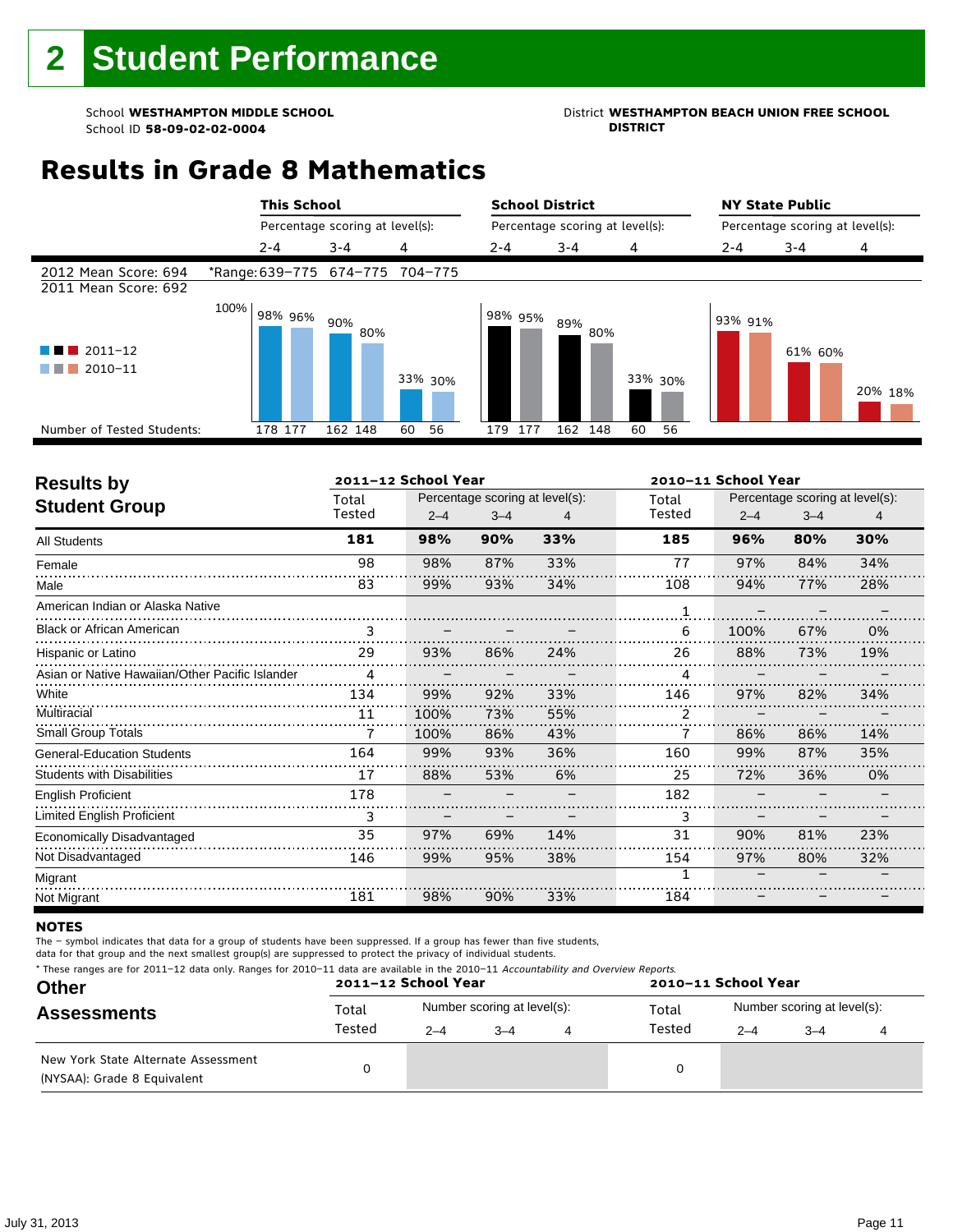## School **WESTHAMPTON MIDDLE SCHOOL**<br>School ID 58-09-02-020404<br>DISTRICT DISTRICT

### **Results in Grade 8 Science**

|                                                                                                               | <b>This School</b>              |                                       | <b>School District</b>                                  | <b>NY State Public</b>          |
|---------------------------------------------------------------------------------------------------------------|---------------------------------|---------------------------------------|---------------------------------------------------------|---------------------------------|
|                                                                                                               | Percentage scoring at level(s): |                                       | Percentage scoring at level(s):                         | Percentage scoring at level(s): |
|                                                                                                               | $3 - 4$<br>$2 - 4$              | 4                                     | $3 - 4$<br>$2 - 4$<br>4                                 | $2 - 4$<br>$3 - 4$<br>4         |
| 100%<br>$\blacksquare$ 2011-12<br><b>The Contract</b><br>$\blacksquare$ 2010-11<br>Number of Tested Students: | 99%<br>181<br>162<br>-          | 89%<br>46%<br>85<br>$\qquad \qquad -$ | 98%<br>88%<br>181<br>162<br>-<br>-<br>$\qquad \qquad -$ | 94%<br>72%<br>46%<br>28%<br>85  |

| <b>Results by</b>                               | 2011-12 School Year |         |                                 |   | 2010-11 School Year |                                 |         |     |  |
|-------------------------------------------------|---------------------|---------|---------------------------------|---|---------------------|---------------------------------|---------|-----|--|
| <b>Student Group</b>                            | Total               |         | Percentage scoring at level(s): |   | Total               | Percentage scoring at level(s): |         |     |  |
|                                                 | Tested              | $2 - 4$ | $3 - 4$                         | 4 | Tested              | $2 - 4$                         | $3 - 4$ | 4   |  |
| <b>All Students</b>                             | 4                   |         |                                 |   | 96                  | 99%                             | 79%     | 21% |  |
| Female                                          | $\mathfrak z$       |         |                                 |   | 28                  | 96%                             | 71%     | 14% |  |
| Male                                            |                     |         |                                 |   | 68                  | 100%                            | 82%     | 24% |  |
| American Indian or Alaska Native                |                     |         |                                 |   |                     |                                 |         |     |  |
| <b>Black or African American</b>                |                     |         |                                 |   | 6                   |                                 |         |     |  |
| Hispanic or Latino                              |                     |         |                                 |   | 20                  | 100%                            | 70%     | 20% |  |
| Asian or Native Hawaiian/Other Pacific Islander |                     |         |                                 |   |                     |                                 |         |     |  |
| White                                           |                     |         |                                 |   | 68                  | 99%                             | 82%     | 24% |  |
| Multiracial                                     |                     |         |                                 |   |                     |                                 |         |     |  |
| <b>Small Group Totals</b>                       | 4                   |         |                                 |   | 8                   | 100%                            | 75%     | 0%  |  |
| <b>General-Education Students</b>               |                     |         |                                 |   | 75                  | 99%                             | 83%     | 24% |  |
| <b>Students with Disabilities</b>               | 4                   |         |                                 |   | 21                  | 100%                            | 67%     | 10% |  |
| <b>English Proficient</b>                       | 4                   |         |                                 |   | 93                  |                                 |         |     |  |
| Limited English Proficient                      |                     |         |                                 |   | 3                   |                                 |         |     |  |
| Economically Disadvantaged                      | 3                   |         |                                 |   | 25                  | 100%                            | 76%     | 20% |  |
| Not Disadvantaged                               | 1.                  |         |                                 |   | 71                  | 99%                             | 80%     | 21% |  |
| Migrant                                         |                     |         |                                 |   |                     |                                 |         |     |  |
| Not Migrant                                     | 4                   |         |                                 |   | 95                  |                                 |         |     |  |

#### **NOTES**

The – symbol indicates that data for a group of students have been suppressed. If a group has fewer than five students,

| <b>Other</b>                                                       | 2011-12 School Year |         |                             |     | 2010-11 School Year |                             |         |    |  |  |
|--------------------------------------------------------------------|---------------------|---------|-----------------------------|-----|---------------------|-----------------------------|---------|----|--|--|
| <b>Assessments</b>                                                 | Total               |         | Number scoring at level(s): |     | Total               | Number scoring at level(s): |         |    |  |  |
|                                                                    | Tested              | $2 - 4$ | $-4$                        | 4   | Tested              | $2 - 4$                     | $3 - 4$ |    |  |  |
| New York State Alternate Assessment<br>(NYSAA): Grade 8 Equivalent |                     |         |                             |     |                     |                             |         |    |  |  |
| <b>Regents Science</b>                                             | 175                 | 171     | 164                         | 119 | 87                  | 86                          | 86      | 65 |  |  |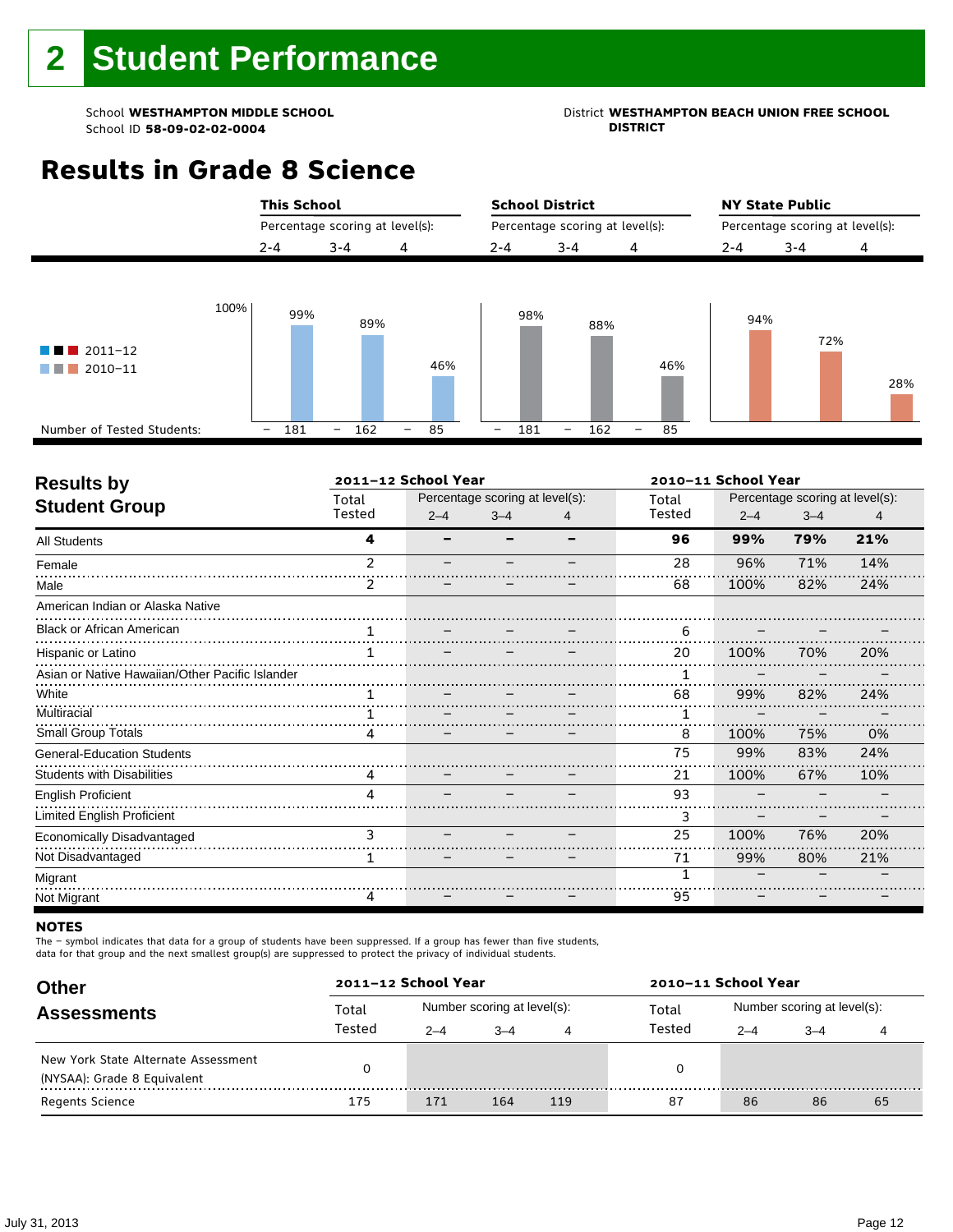### School **WESTHAMPTON MIDDLE SCHOOL**<br>School ID 58-09-02-020404 **District WESTHAMPTON BEACH UNION FREE**

### **Regents Exams**

|                                 |             | <b>All Students</b> |      |                                                       |     |                 | <b>General-Education Students</b> |                                                |                          | <b>Students with Disabilities</b> |                                                       |           |     |  |
|---------------------------------|-------------|---------------------|------|-------------------------------------------------------|-----|-----------------|-----------------------------------|------------------------------------------------|--------------------------|-----------------------------------|-------------------------------------------------------|-----------|-----|--|
|                                 |             | Total               |      | Percentage of students<br>Tested scoring at or above: |     | Total<br>Tested |                                   | Percentage of students<br>scoring at or above: |                          | Total                             | Percentage of students<br>Tested scoring at or above: |           |     |  |
|                                 |             |                     | 55   | 65                                                    | 85  |                 | 55                                | 65                                             | 85                       |                                   | 55                                                    | 65        | 85  |  |
| Comprehensive English           | $2011 - 12$ | $\overline{0}$      |      |                                                       |     | $\overline{0}$  |                                   |                                                |                          | $\overline{\mathfrak{o}}$         |                                                       |           |     |  |
|                                 | $2010 - 11$ | $\circ$             |      |                                                       |     | $\circ$         |                                   |                                                |                          | 0                                 |                                                       |           |     |  |
|                                 | $2009 - 10$ | 0                   |      |                                                       |     | 0               |                                   |                                                |                          | 0                                 |                                                       |           |     |  |
| Integrated Algebra              | $2011 - 12$ | 176                 | 99%  | 97%                                                   | 43% | 163             | 99%                               | 98%                                            | 46%                      | 13                                | 100%                                                  | 92%       | 8%  |  |
|                                 | $2010 - 11$ | 173                 | 98%  | 94%                                                   | 39% | 155             | 100%                              | 97%                                            | 43%                      | 18                                | 83%                                                   | 67%       | 6%  |  |
|                                 | $2009 - 10$ | 170                 | 99%  | 98%                                                   | 42% | 152             | 99%                               | 98%                                            | 43%                      | 18                                |                                                       | 100% 100% | 28% |  |
| Geometry                        | $2011 - 12$ | 1                   |      |                                                       |     | 1               |                                   |                                                | $\overline{\phantom{0}}$ | 0                                 |                                                       |           |     |  |
|                                 | $2010 - 11$ | $\mathbf 1$         |      |                                                       |     | $\mathbf{1}$    |                                   |                                                |                          | 0                                 |                                                       |           |     |  |
|                                 | $2009 - 10$ | 1                   |      |                                                       |     | $\mathbf{1}$    |                                   |                                                | $\qquad \qquad -$        | 0                                 |                                                       |           |     |  |
| Algebra 2/Trigonometry          | $2011 - 12$ | $\overline{0}$      |      |                                                       |     | $\overline{0}$  |                                   |                                                |                          | $\overline{0}$                    |                                                       |           |     |  |
|                                 | $2010 - 11$ | $\circ$             |      |                                                       |     | 0               |                                   |                                                |                          | 0                                 |                                                       |           |     |  |
|                                 | $2009 - 10$ | 0                   |      |                                                       |     | 0               |                                   |                                                |                          | 0                                 |                                                       |           |     |  |
| Global History and Geography    | $2011 - 12$ | 0                   |      |                                                       |     | 0               |                                   |                                                |                          | 0                                 |                                                       |           |     |  |
|                                 | $2010 - 11$ | $\circ$             |      |                                                       |     | 0               |                                   |                                                |                          | 0                                 |                                                       |           |     |  |
|                                 | $2009 - 10$ | $\circ$             |      |                                                       |     | 0               |                                   |                                                |                          | 0                                 |                                                       |           |     |  |
| U.S. History and Government     | $2011 - 12$ | $\overline{0}$      |      |                                                       |     | $\overline{0}$  |                                   |                                                |                          | $\overline{0}$                    |                                                       |           |     |  |
|                                 | $2010 - 11$ | 0                   |      |                                                       |     | 0               |                                   |                                                |                          | 0                                 |                                                       |           |     |  |
|                                 | $2009 - 10$ | 0                   |      |                                                       |     | 0               |                                   |                                                |                          | 0                                 |                                                       |           |     |  |
| Living Environment              | $2011 - 12$ | Ō                   |      |                                                       |     | 0               |                                   |                                                |                          | $\overline{0}$                    |                                                       |           |     |  |
|                                 | $2010 - 11$ | $\circ$             |      |                                                       |     | 0               |                                   |                                                |                          | 0                                 |                                                       |           |     |  |
|                                 | $2009 - 10$ | $\circ$             |      |                                                       |     | 0               |                                   |                                                |                          | 0                                 |                                                       |           |     |  |
| Physical Setting/Earth Science  | $2011 - 12$ | 175                 | 98%  | 94%                                                   | 68% | 162             | 99%                               | 95%                                            | 71%                      | 13                                | 85%                                                   | 77%       | 31% |  |
|                                 | $2010 - 11$ | 87                  | 99%  | 99%                                                   | 75% | 83              |                                   |                                                |                          | 4                                 |                                                       |           |     |  |
|                                 | $2009 - 10$ | 81                  | 100% | 100%                                                  | 60% | 77              |                                   |                                                |                          | 4                                 |                                                       |           |     |  |
| Physical Setting/Chemistry      | $2011 - 12$ | O                   |      |                                                       |     | O               |                                   |                                                |                          | 0                                 |                                                       |           |     |  |
|                                 | $2010 - 11$ | 0                   |      |                                                       |     | 0               |                                   |                                                |                          | 0                                 |                                                       |           |     |  |
|                                 | $2009 - 10$ | 0                   |      |                                                       |     | 0               |                                   |                                                |                          | 0                                 |                                                       |           |     |  |
| <b>Physical Setting/Physics</b> | $2011 - 12$ | $\overline{0}$      |      |                                                       |     | $\overline{0}$  |                                   |                                                |                          | $\overline{0}$                    |                                                       |           |     |  |
|                                 | $2010 - 11$ | $\circ$             |      |                                                       |     | 0               |                                   |                                                |                          | 0                                 |                                                       |           |     |  |
|                                 | $2009 - 10$ | $\circ$             |      |                                                       |     | $\Omega$        |                                   |                                                |                          | 0                                 |                                                       |           |     |  |

#### NOTE

The — symbol indicates that data for a group of students have been suppressed. If a group has fewer than five